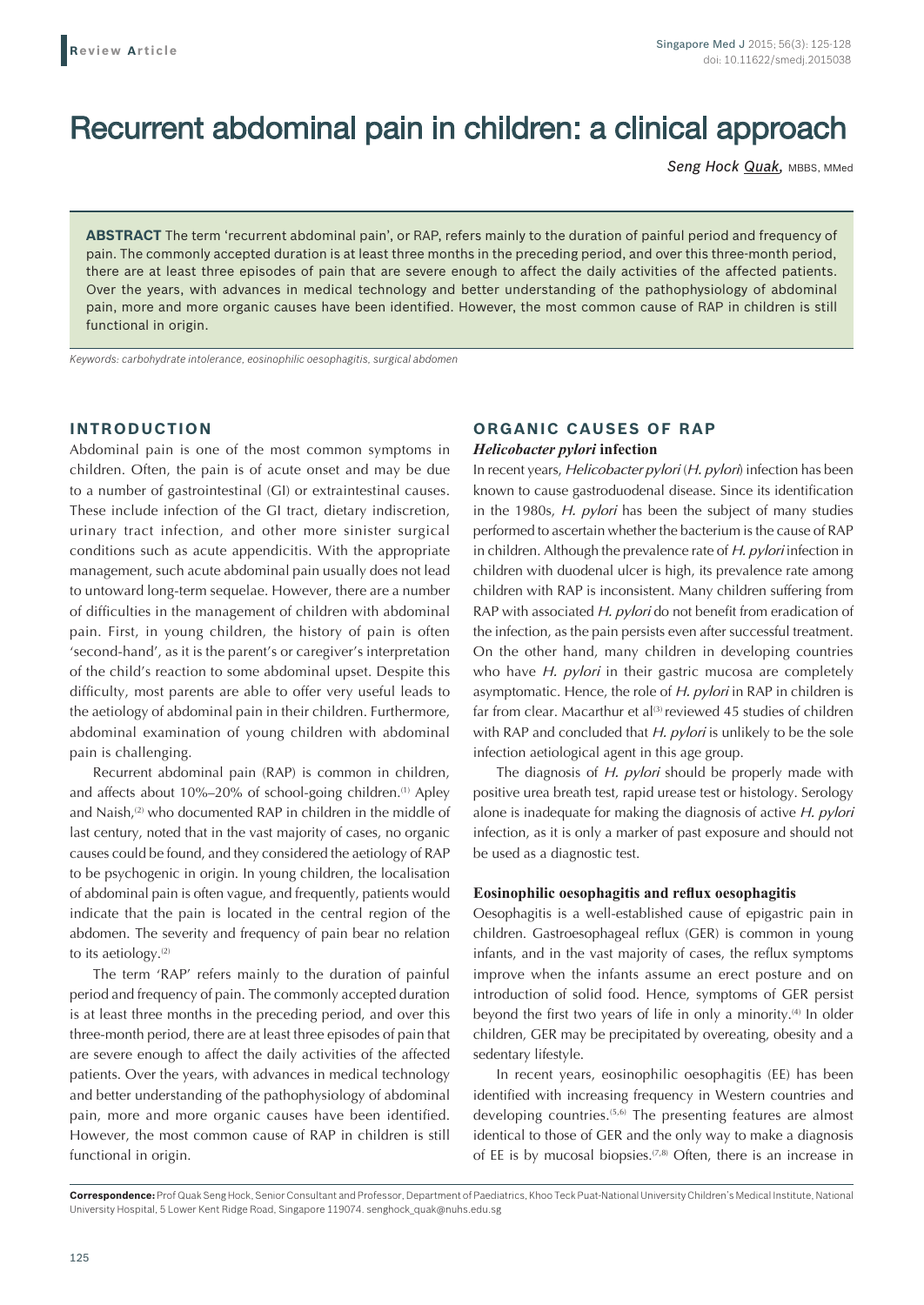eosinophils in the mucosal or submucosal regions, and the number of eosinophils consistent with the diagnosis of EE is 15 or more per high power field. In severe cases, this increase in eosinophils can be seen in not only the oesophagus, but also the stomach and small and large intestines. When the disease is present for a long period of time, the symptoms become more severe, with increasing fibrosis of the affected oesophagus. Obstructive symptoms such as dysphagia and food impaction can also occur.

Allergy is considered to be the aetiology of EE. However, the specific allergen is frequently not identified. In young children, food items such as milk, soy, egg and fish protein are at the top of the list of suspected allergens.<sup>(9)</sup>As mentioned earlier, the diagnosis of EE is by histology, and thus, testing for food antibody or skin prick test with specific food items are not useful in determining the presence or absence of EE. Treatment is topical corticosteroids. Obviously, the offending food item should be avoided.<sup>(9)</sup> In severe cases, oesophageal dilatation may be necessary.

## **Carbohydrate intolerance**

In Asia, carbohydrate intolerance is a common cause of RAP.(10,11) The most common carbohydrate is lactose, which is found in mammalian milk. The onset of lactose intolerance is insidious and the affected patients may not realise that lactose is the culprit of their abdominal pain, as the pain only appears a few hours after milk ingestion. It is associated with increase in flatulence, with or without diarrhoea. Other carbohydrates that may be responsible for RAP include sorbitol, a food additive.

Clinical diagnosis of carbohydrate intolerance can be made by means of food withdrawal and challenge. When the suspected carbohydrate is omitted from the diet, the abdominal pain should improve. With the reintroduction of the same carbohydrate in the diet, abdominal pain should recur. Laboratory tests, such as breath hydrogen test, are often unnecessary.

#### **Abdominal migraine**

RAP can be a manifestation of migraine in children. Often, there is a positive family history and the abdominal pain is usually associated with nausea or vomiting. Headache may or may not be present. Abdominal migraine seldom persists into adulthood. However, evidence suggests that it is a precursor of migraine headache.

# **Inflammatory bowel disease**

Chronic inflammatory bowel disease (IBD) is often suspected in children with RAP. The diagnosis of IBD is often delayed, as the presenting features are nonspecific. Vague abdominal pain is frequently the only symptom. In Asia, the incidence of IBD is increasing, and this phenomenon may be due to a number of reasons. The most common postulation is the hygiene hypothesis. Over the years, as our surrounding transforms from an agricultural society to a clean and developed industrialised environment, the lack of common infections and parasites in our intestinal tracts has been postulated as a possible aetiology for the development of IBD.(12-14) Meanwhile, changes in our diet, such as the increased consumption of highly refined food and animal fat, coupled with low intake of fruit and vegetables, could also be possible factors. Food additives found in processed food and pesticides may play a role in the increasing frequency of IBD among many emerging economies.

Other than abdominal pain, other associated features include loss of appetite, general lethargy, fever, diarrhoea and nonintestinal manifestations such as arthralgia, arthritis or delay in pubertal developments. IBD should be suspected if a patient with RAP also has either poor weight gain or weight loss.

#### **Surgical conditions**

A number of surgical conditions can present as RAP. These include recurrent intussusceptions, Meckel diverticulitis, intestinal malrotation, choledochal cyst and intestinal lymphoma. Diagnosis of recurrent intussusceptions is challenging. Patients should be examined when they are in pain, as in between the painful periods, the abdominal examination can be normal. It would also be most helpful to perform abdominal ultrasonography when the patient is experiencing pain. Meckel diverticulum is a common intestinal malformation that is present in about 2% of the population. It can present in various ways, including RAP and intestinal haemorrhage, and can also be the lead point for intussusceptions. When it presents as abdominal pain,(15,16) inflammation or ulceration of the ectopic gastric mucosa is the usual cause. Pain is often localised at the right iliac fossa. The diagnosis can be confirmed by performing a radioactive Meckel scan. The radioactive tracer is picked up by the ectopic gastric mucosa and would appear as bright spots at the right iliac fossa region. Treatment is surgical resection of the diverticulum.

Intestinal malrotation is a surgical emergency if it presents as abdominal pain and vomiting. It is not uncommon for such cases to be diagnosed as gastritis or gastric flu and the patient is prescribed anti-emetics. Pain and vomiting indicate that the small intestine has undergone volvulus.(17-19) Volvulus can undo itself and present as RAP. The hallmark of malrotation is typically the heavily bile-stained vomitus. The colour of the vomitus appears bright green. Surgical correction should be performed at diagnosis, as the patient is at risk of losing the whole midgut, a part that is essential for digestion and nutrient absorption.

Choledochal cyst is more common among Asian girls and may present in a classical triad – RAP, recurrent jaundice and a palpable mass at the right hypochondrium. However, the occurrence of this triad is not common. Jaundice may not be present, and the cyst may be small and not easily palpable. Choledochal cyst should be suspected when pain or tenderness is located at the right hypochondrium. The diagnosis can be confirmed by performing an abdominal ultrasonography. Intestinal lymphoma is one of the most sinister causes of RAP in children. The pain can be persistent for some period before obstructive symptoms occur. One should suspect this condition if the child with RAP also has poor food intake and weight loss. Pain may be aggravated by food intake. Gynaecological conditions<sup>(20,21)</sup> in young children that may present as RAP include ovarian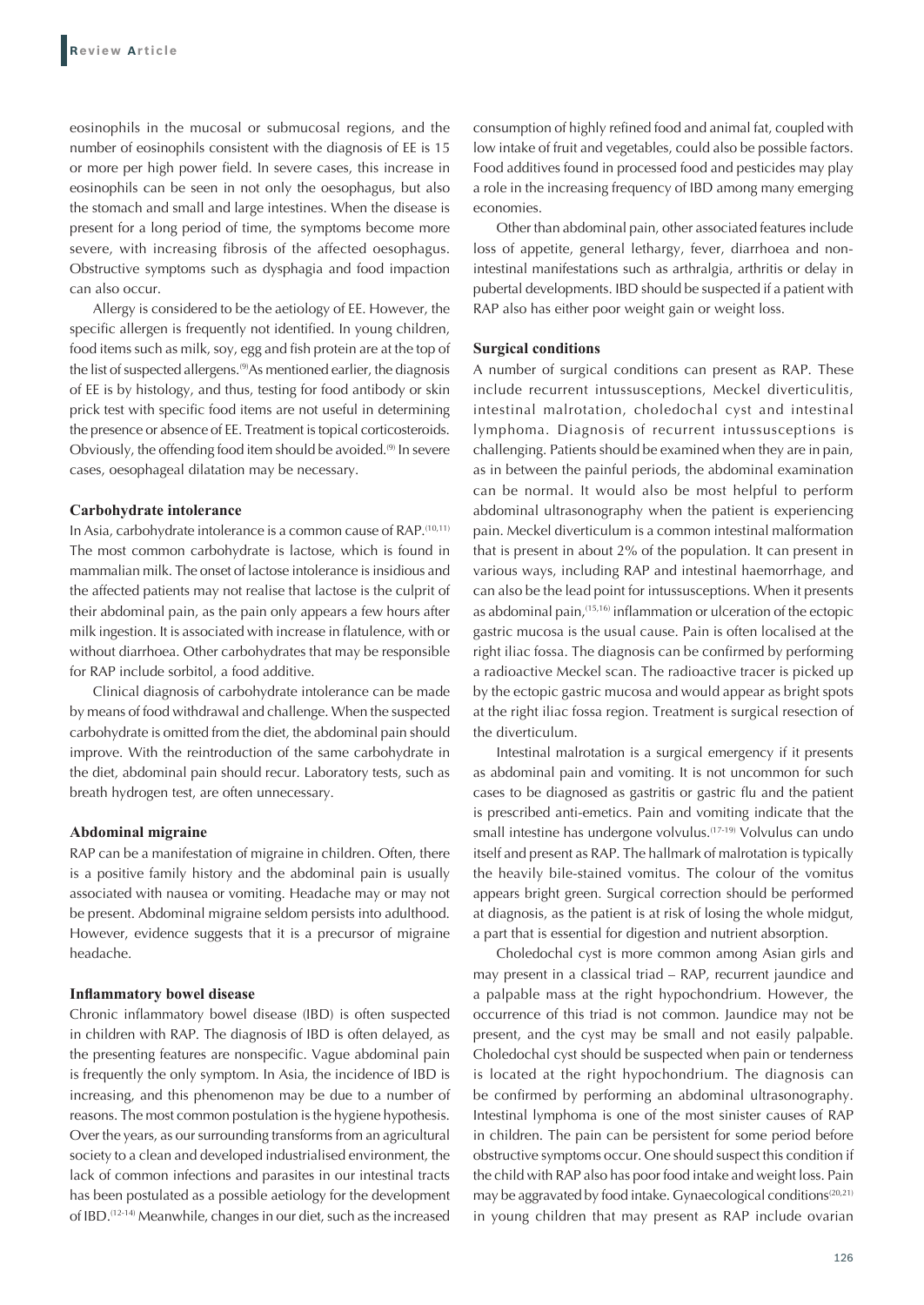

**Fig. 1** Algorithm for children with recurrent abdominal pain.

cyst, teratoma and dysmenorrhoea. These conditions should be considered if the pain is located more in the lower abdomen.

# **CLINICAL APPROACH**

When a young child is seen for RAP, the most important approach to take is detailed history-taking and careful clinical examination (Fig. 1). Other than looking for causes related to the GI causes, extraintestinal aetiologies such as genitourinary causes should also be excluded. The common red flag symptoms of RAP and red flag signs of RAP in children are listed in Tables I and II, respectively.

When performing a physical examination, particular attention should be paid to excluding the organic causes mentioned earlier. There are a number of red flag signs that indicate an organic aetiology. When good clinical history and physical examination are unable to define a specific aetiology, some screening laboratory tests, such as erythrocyte sedimentation rate, stool for occult blood and urinalysis, may be performed. In cases where no obvious organic causes are found, both the child and the parents should be reassured and counselled. As the patient's health-related quality of life may be affected, $(22,23)$ psychological consultions are often necessary. In other words, in the absence of clinical, laboratory and radiological abnormalities, the cause of RAP is classified as functional and considered a form of functional GI disorder.

The main aim of management of children with RAP is to teach the child to cope with the pain and to improve the child's quality of life. A multidisciplinary team approach is the most ideal in dealing with this type of complex problem. Medical treatment with GI prokinetic or antispasmodic medications has been proven to be disappointing. Both the child and the parents should be counselled on stress coping strategies and provided with ample reassurance that there is no serious organic disease.

#### **Table I. Red flag symptoms of recurrent abdominal pain (RAP).**

#### **Red flag symptoms**

- Localisation of pain away from the central abdominal region
- Pain associated with changes in bowel habit, particularly
- diarrhoea, constipation or nocturnal bowel movement
- Pain associated with night-waking
- Constitutional symptoms such as recurrent fever, and loss of appetite and energy
- RAP in very young children aged < 4 years
- History of weight loss or poor growth
- Recurrent unexplained fever
- Recurrent bloody stools
- Unexplained pallor

#### **Table II. Red flag signs of recurrent abdominal pain in children.**

#### **Red flag signs**

- Evidence of weight loss or decline in height velocity
- Pallor/jaundice
- Organomegaly or palpable mass in the abdomen
- Localised tenderness away from the umbilical region
- Perianal abnormalities
- Joint swelling, redness or warmth, finger clubbing
- Ventral hernia of the abdominal wall

Modifications of lifestyle may be helpful. Dietary intervention is an important strategy adopted by many parents in managing RAP in their children. Increasing the amount of daily fibre intake has marginal effect in improving abdominal pain. The use of probiotics has not been shown to be useful. Behavioural therapy for the management of children with RAP has been practised in many centres in the world. Compared with standard therapies, cognitive behavioural therapy may be a more useful intervention for children with RAP,<sup>(24,25)</sup> although evidence for its benefit remains weak and further large-scale multicentre studies are required to confirm its usefulness.